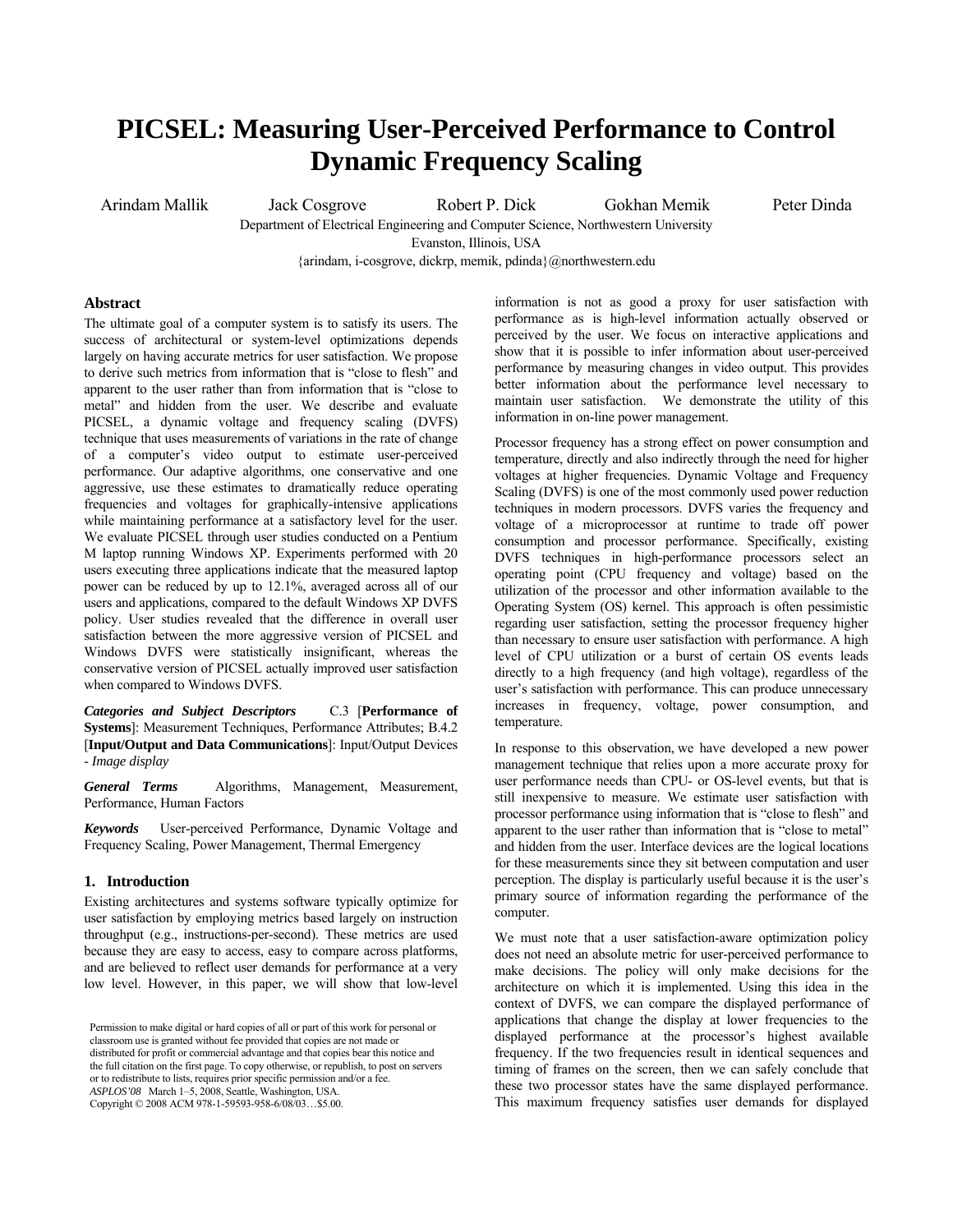performance as well as the architecture can, marking a basis for satisfying the user that is fixed for the architecture. Hence, initializing a DVFS policy at the maximum frequency "seeds" the policy with a meaningful level of displayed performance.

To bring this idea to life and evaluate it, we have developed a new power management framework called **PICSEL** (**P**erception**-I**nformed **C**PU performance **S**caling to **E**xtend battery **L**ife) that monitors the rate of change of pixel intensities in the display. An algorithm controlling the processor's operating frequency then makes decisions based upon these rates of change. The algorithm is tested with two configurations: conservative PICSEL (cPICSEL) and aggressive PICSEL (aPICSEL) (Section [3.2](#page-3-0)). We focus on the DVFS technique implemented by a commercial OS and show that runtime estimation of user-perceived performance using pixel intensities can enhance the effectiveness of the power management scheme. We also show that this approach can result in optimizations that are not possible otherwise. Our work makes the following contributions:

- 1. We show that traditional performance metrics do not necessarily represent user-perceived performance,
- We introduce new metrics that can successfully measure user-perceived performance, and
- 3. We propose, implement, and evaluate PICSEL, a power management scheme based on estimates of user-perceived performance.

## <span id="page-1-0"></span>**2. User-Perceived Performance**

The motivation for including user-perceived performance in any objective function is clear: an optimization ultimately aims to satisfy the user. However, the difficulty in optimizing directly for userperceived performance is in finding a corresponding metric that can be efficiently measured at runtime. For interactive applications, the events occurring on the input/output devices are good candidates for measuring user satisfaction with performance. However, input events are rare compared to output events. Therefore, considering output to the user is preferable for estimating the performance experienced by the user. Of all the types of output supplied to the user, graphics are used in the highest proportion of applications. Therefore, exploiting properties of the display to estimate userperceived performance is a good alternative.

Given an application that only changes the display, it is plausible that the frame sequence and frame rate are indications of the userperceived performance of that application. For example, if there are two architectural alternatives that result in identical frame sequences and frame rates, we can reasonably say that these architectures provide the same user-perceived performance. Ghinea and Thomas [\[8\]](#page-9-0) have done a perceptual study showing that varying both the color depth and the frame rate has a significant effect on user satisfaction with performance. However, extracting the exact frame rate and color depth information would require changes in the application or OS. Hence, we decided to employ a metric that is independent of the application and easily measurable: the rate of pixel intensity change over time. This captures the combination of these two metrics.

We have performed a set of experiments to understand the relationships between instruction throughput, rate of pixel change, and user-perceived performance. In these experiments, we measured the number of instructions-per-second (IPS) on a 2.13 GHz Intel Pentium M-based laptop (please see Section 4.1 for further details

on the experimental study environment) for three applications: a 3D Shockwave animation, a DVD quality video, and a 3D video game. We also measured the changes in intensity in the red, green, and blue channels of some of the pixels being used to display these applications using the method described in Section [3.1,](#page-2-0) and averaged these changes together for each time instance to obtain the **Average Pixel Change (APC)**. The procedure to calculate APC is presented in Table 1. We repeated these measurements at all six available processor operating frequencies.



**Figure 1.** IPS and APC curve

**Table 1.** User-Perceived Performance Metrics

| Metrics                               | <b>Measurement Procedure</b>                                                                                                                                                                                  |
|---------------------------------------|---------------------------------------------------------------------------------------------------------------------------------------------------------------------------------------------------------------|
| Average Pixel Change<br>(APC)         | - Capture the Pixel intensities of the RGB<br>channels of all the pixels in a memory<br>buffer<br>- Calculate the relative changes for all the<br>sampled pixels<br>- The mean of relative changes is the APC |
| Rate of Average Pixel<br>Change (APR) | $(APC_{Ti} - APC_{Ti-1})/(T_i - T_{i-1})$                                                                                                                                                                     |

[Figure 1](#page-1-0) illustrates the results of this experiment, with the solid lines representing the APC curve and dotted lines representing the IPS curve. As depicted in the figure, the IPS of the system is closely related to the operating frequency of the CPU and is fairly uniform across the three applications. APC is also dependent on the operating frequency, but this dependence is influenced by the application more than IPS is influenced. For the Shockwave application, the effect on APC due to frequency throttling is below 10% for the highest three frequencies. The Video application shows similar properties. For this task, we could simply set the frequency statically to a lower value without causing noticeable change in the APC. For the game application, the highest two frequency states can sustain the APC value within 10% of its maximum value. However, the lower frequency states cause the APC value to drop suddenly. Most importantly, we see a significant difference between the reduction in IPS and APC. In other words, these results show that the instruction throughput and user-perceived performance are not linearly related. We observe that the APC value of a system can quantify user perceived performance and can be used as a metric for a power management scheme that implements DVFS based on userperceived performance.

The primary metric we use for user-perceived performance is APC normalized to the total number of pixels in the display. As shown in [Figure 1,](#page-1-0) we observe considerable variation in the APC values across different applications as well as different frequency states.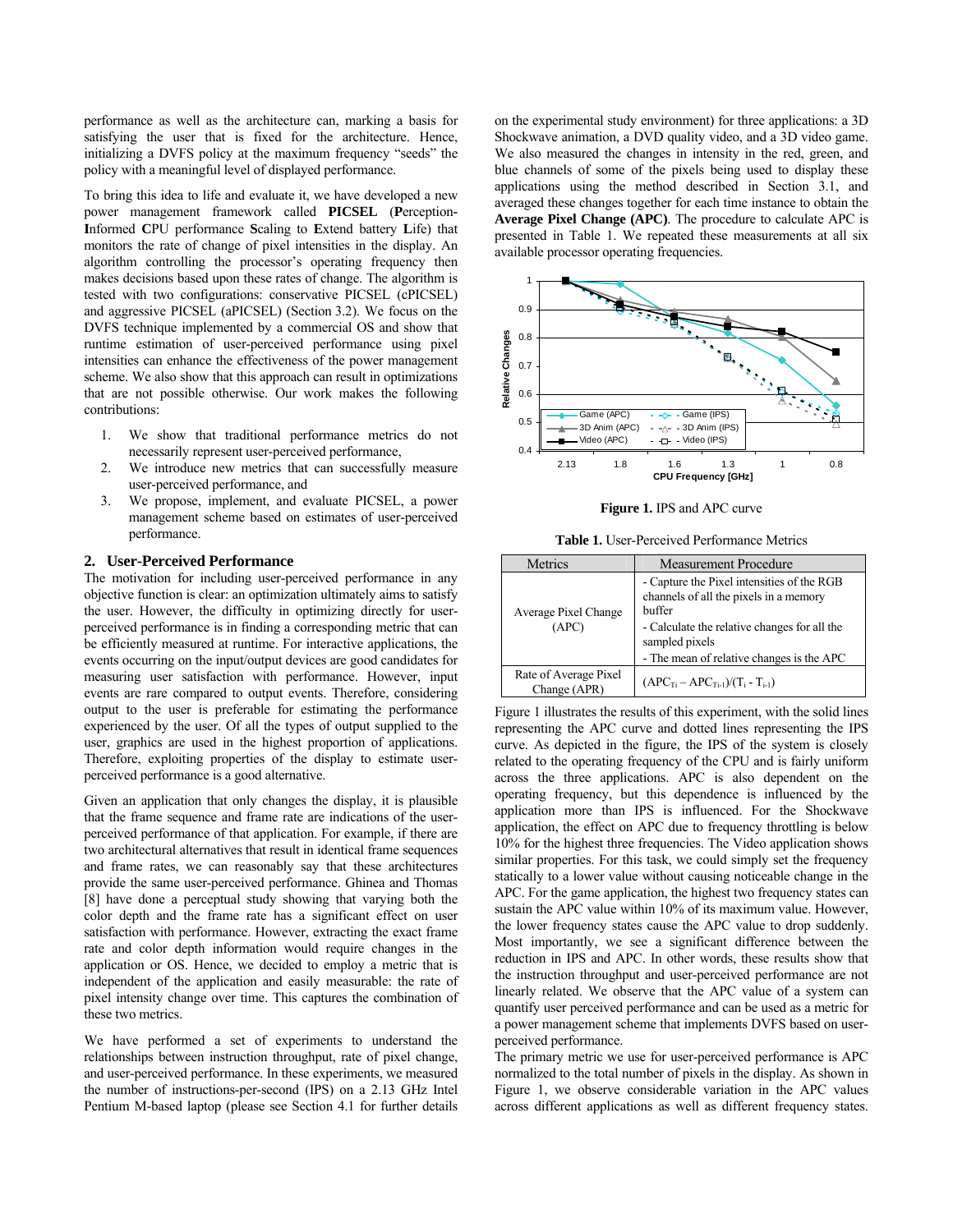On the other hand, it is also possible that the reduction in the frequency may result in discontinuities in the display. Previous researchers [\[10\]](#page-9-1) have found that jitter and latency are the main sources of user discontent in networked multimedia applications. For example, consider an application that starts skipping frames when the computational power is reduced. In such a case, the APC may not be affected significantly: in a sequence of frames, even if some of the intermediate frames are skipped, the pixel difference between the first and the last does not change.

To capture the occurrences of such discontinuities, we record the **Rate of Average Pixel Change (APR)** normalized over the number of pixels. In other words, we calculate the difference between the APC values measured at each time instant. This roughly corresponds to the derivative of the APC. [Figure 2](#page-2-1) illustrates the APR trends observed in three applications used in this paper. When there are glitches during display, the APR value tends to increase rapidly. This is true for applications where video glitches are observed at lower frequencies, namely the Video and 3D Shockwave animation. For other applications (such as the game), we simply observe an overall slowdown and APR values drop in parallel to APC levels. Such applications reduce game jitter at the price of reducing the frame rate. As a result, for this particular application we actually observe a reduction in APR value at lower frequencies as the game's average frame rate is reduced.



**Figure 2.** APR curves for the three applications

<span id="page-2-1"></span>APR reveals even more pronounced differential behavior across applications than APC. This behavior can permit a DVFS algorithm to differentiate between two applications with similar computational loads and to assign them to different operating frequencies, one potentially lower than would have otherwise been assigned by existing pessimistic DVFS schemes.

## **3. PICSEL Framework**

User-perceived performance-based frequency scaling has two components. First, we have to measure the rate of change in the pixels displayed on the screen. This measurement tool is described in the next section. Then, we have to make a throttling decision based on these measurements. The algorithm making this decision is described in Section [3.2.](#page-3-0) In Section [3.3](#page-3-1), we describe how PICSEL interacts with the system.

# <span id="page-2-0"></span>**3.1 PICSEL Display Access**

PICSEL gathers screen information using the Windows GDI screenshot method, which is simple to implement and can blit any

region of the screen to main memory. However, screen content may be missing from sections of the blitted region if those sections were drawn elsewhere in video memory by a rendering or decoding operation. We set our applications to perform rendering and decoding in software in order to capture these operations with a GDI screenshot. This also places the computational load for those operations on the CPU, thus making them subject to CPU frequency scaling. Ideally we would like to consider all the pixels present in the display while calculating the APC. Furthermore, the rate of APC calculation should be same as the rate of frame change in the system. However, both of these constraints introduce heavy computational overhead on the system. Therefore, it is necessary to reduce the size of the captured screen area so that the capturing process does not occupy too much of the computer's resources. We decided to limit the overhead to less than 2% CPU utilization. The final captured area is 64 by 51 pixels, or a scaling down of each dimension of a 1280 by 1024 screen by a factor of 20. This area contained 3276 pixels and was fixed at the center of the screen. We chose to capture a contiguous rectangle of pixels rather than a disjoint grid of pixels because capturing the disjoint grid proved to be much more computationally intensive than capturing the contiguous rectangle, holding the number of pixels constant. Because blitting transfers contiguous blocks of data by design, fewer transfers are necessary to capture an area covered by a fraction of the blocks rather than a screen-size grid covered by all of the blocks.

The sampling frequency for calculating APC was chosen to be 10 Hz, the highest frequency with which our framework did not exceed the 2% CPU utilization threshold for the captured pixel area. There is a computational tradeoff between sampling frequency and capture area which we tuned through initial testing on applications including, but not limited to, the three tested applications. As we will show in Section [4,](#page-3-2) these sampling parameters do not prevent PICSEL from capturing the user-perceived performance for our target applications. Nevertheless, it is possible that applications will not use our focus area; hence it may be desirable to overcome these limitations for other application domains. There are two design alternatives to solve this problem. First, PICSEL can be implemented in hardware (either on the CPU or on the graphics card). The simplicity of the algorithm ensures relatively easy hardware implementation. Second, PICSEL can be executed as software on the graphics hardware. Although such implementations would be desirable, our goal in this work is to provide a proof-ofconcept, which is achieved with the current implementation of PICSEL.

After a section of the screen has been captured, it is stored to a memory buffer. This buffer is compared to another buffer containing the previous screen capture, and the intensity differences for the red, green, and blue channels are calculated. Only two buffers are necessary, with each buffer toggling between old and new screen captures. All of the magnitude differences are averaged to obtain a single value for the first time derivative of pixel intensity over the sampling period (APC).

It is important to understand that this method does not capture each frame and that there are unaccounted-for frames between the two frames used to calculate the intensity difference. This introduces noise into the APC metric. However, since we also measure the APR, we can detect trends in pixel intensity that would otherwise be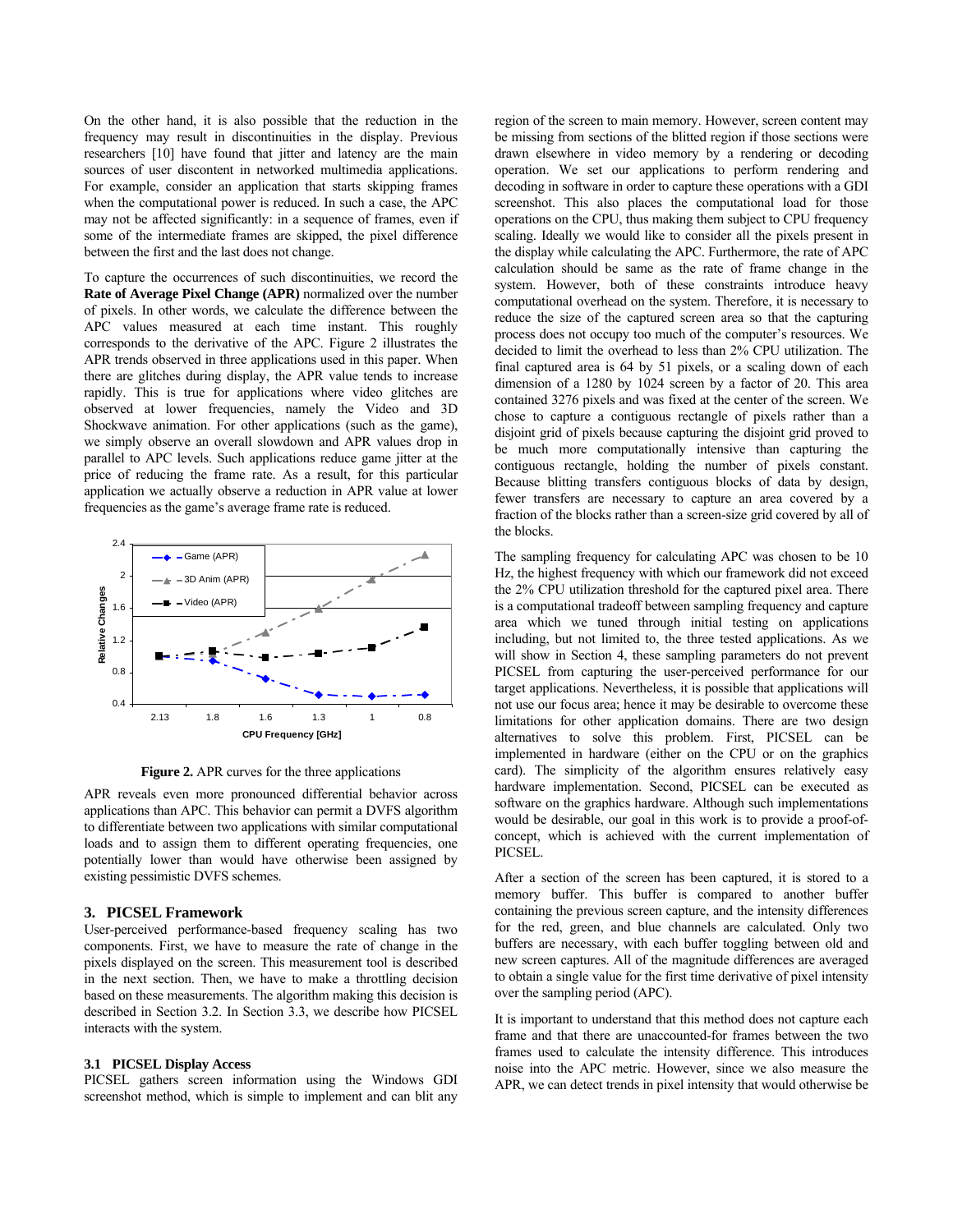obscured by the noise. This permits a sampling frequency below the frame rate of the screen.

# <span id="page-3-0"></span>**3.2 PICSEL Algorithm**

<span id="page-3-1"></span>PICSEL decides on the frequency level by using three state variables:  $f$ , the current CPU frequency;  $\mu_{APC}$ , APC in the last time interval; and  $\mu_{APR}$ , APR in the last time interval. Pixel data are measured at fixed sampling frequency and stored to a file by a background process. Adaptation is controlled by three constant parameters: ρ, the APC change threshold; γ, the APR change threshold; and  $\alpha$ , the threshold difficulty level corresponding to each frequency state.

PICSEL can either be in the initialization or the control state. The idea in the initialization stage is to capture information about the APC and APR values observed at the highest frequency. These values will be used as a base case for comparison during the control stage to make throttling decisions. Therefore, during initialization, the CPU frequency is set at the highest value  $f_{\text{max}}$  for a time interval T<sub>init</sub>. The APC and APR values of the system over the time interval  $T<sub>init</sub>$  are obtained from the background process and initialized as APCinit and APRinit. PICSEL then enters the control state where at the end of each time interval  $T_i$ , the APC and APR of the system over the last interval are obtained from the background process. PICSEL then makes a decision as follows:

```
IF (APC<sub>init</sub> - \mu_{APC}) < \rho \times (1-\alpha) \times APC_{init}OR |APR_{init} - \mu_{APR}| < \gamma \times (1-\alpha \times APR_{init})Reduce f by one level 
      Re
set α of the last level to 0 
ELSE 
      Increase f by one level 
      Increment α
```
The main idea in this pseudocode is to compare the last observed APC and APR against the APC and APR captured when the processor is executing at the highest frequency. Then, based on the threshold factors defined by ρ, γ, and  $\alpha$ , we may conclude that the user-perceived performance is unchanged and try to reduce the frequency and power consumption. Otherwise, out-of-bound values of μAPC and μAPR suggest that user-perceived performance has suffered in the last interval due to low CPU frequency and it is increased accordingly to improve the user-perceived performance.

<span id="page-3-2"></span>Factor  $\alpha$  introduces hysteresis to eliminate the possible ping-pong effect between two frequency states. If the processor has been at a state several times after which PICSEL had to increase the frequency,  $\alpha$  makes it harder to return to that frequency level. Following every third (n=3) update to  $\alpha$ . PICSEL reenters the initialization state. This feature of the algorithm ensures that PICSEL will gradually adjust to a new set of operating conditions. The constant parameters ( $T_i = 7$  seconds,  $T_{init} = 10$  seconds) were set based on the experience of the authors using the system.  $\alpha$  is initialized to zero for each of the frequency levels and is incremented by 0.1 for each frequency boost. We used two variations of the PICSEL algorithm by fixing the  $\rho = 0.05$ ,  $\gamma = 0.15$  and  $\rho = 0.10$ ,  $\gamma = 0.30$ , which correspond to **conservative PICSEL (cPICSEL)** and **aggressive PICSEL (aPICSEL)**, respectively.

Ideally, we would like to empirically evaluate the sensitivity of PICSEL performance to these parameters. However, it is important

to note that any such study would require having real users in the loop, and thus would be quite slow. Testing three values of five parameters on 20 users would require 243 days (based on 20 users per day and 25 minutes per user). For this reason, we decided to choose the parameters based on qualitative evaluation by the authors and then close the loop by evaluating the whole system with the choices.

# **3.3 Current Implementation and Integration**

For our user studies, we disable the default DVFS policy and give control of the processor frequency to PICSEL. Once PICSEL is active, it executes client software that runs as a Windows toolbar task as well as an API that controls CPU frequency based on user perceived performance. In the client, we log the APC and APR at the background. The API uses these values to control CPU frequency. It is this implementation that we evaluate in the next section.

In its current implementation, PICSEL has some limitations, which will be addressed once it is integrated with the OS. PICSEL should be activated only if the system is executing an application that modifies the display. We detect applications with display output through constant (but infrequent) monitoring of the device. For example, a running process can monitor the APC/APR values every 10 seconds. Then, if this rate is above a threshold, we conclude that the current foreground application modifies the display and we activate PICSEL frequency control. If the APC/APR value drops below a threshold, PICSEL will conclude that the application is completed and give the control back to Windows DVFS. In scenarios when the display is static, PICSEL will detect that the rate of change in the display is below the threshold and give the control back to Windows DVFS. On the other hand, if the machine runs any application that changes a part of the screen, PICSEL will control the frequency. In such a case, the frequency will be reduced if there is no background job but will be kept high if a background job takes CPU resources away from the graphical application. In this way, the application that changes the screen is acting as a "canary in a coal mine" whose performance degradation is readily apparent to PICSEL.

We must note that running background jobs does not cause any problem for PICSEL. In fact, one of our applications targeted in the next section includes a non-interactive background job to prove that our concept is applicable in such cases. If there is a CPU-intensive background job, a reduction in the frequency causes a significant reduction in the APC (even if the interactive application itself is not computationally intensive). Therefore, PICSEL will keep the frequency high. If, on the other hand, the background job is not CPU-intensive, the frequency can be safely reduced, which is exactly the action taken by PICSEL.

# **4. Evaluation**

We now evaluate the cPICSEL and aPICSEL schemes. We compare against the native Windows XP DVFS scheme, displaying reductions in power consumption and temperature. In Section [4.4,](#page-7-0) we also present user satisfaction results.

Our evaluations are based on user studies, as described in Section [4.1](#page-4-0). We trace the user's activity on the system during the use of the applications and monitor the responses of Windows DVFS, cPICSEL, and aPICSEL. For studies involving PICSEL, the cPICSEL and aPICSEL algorithms are used online to control the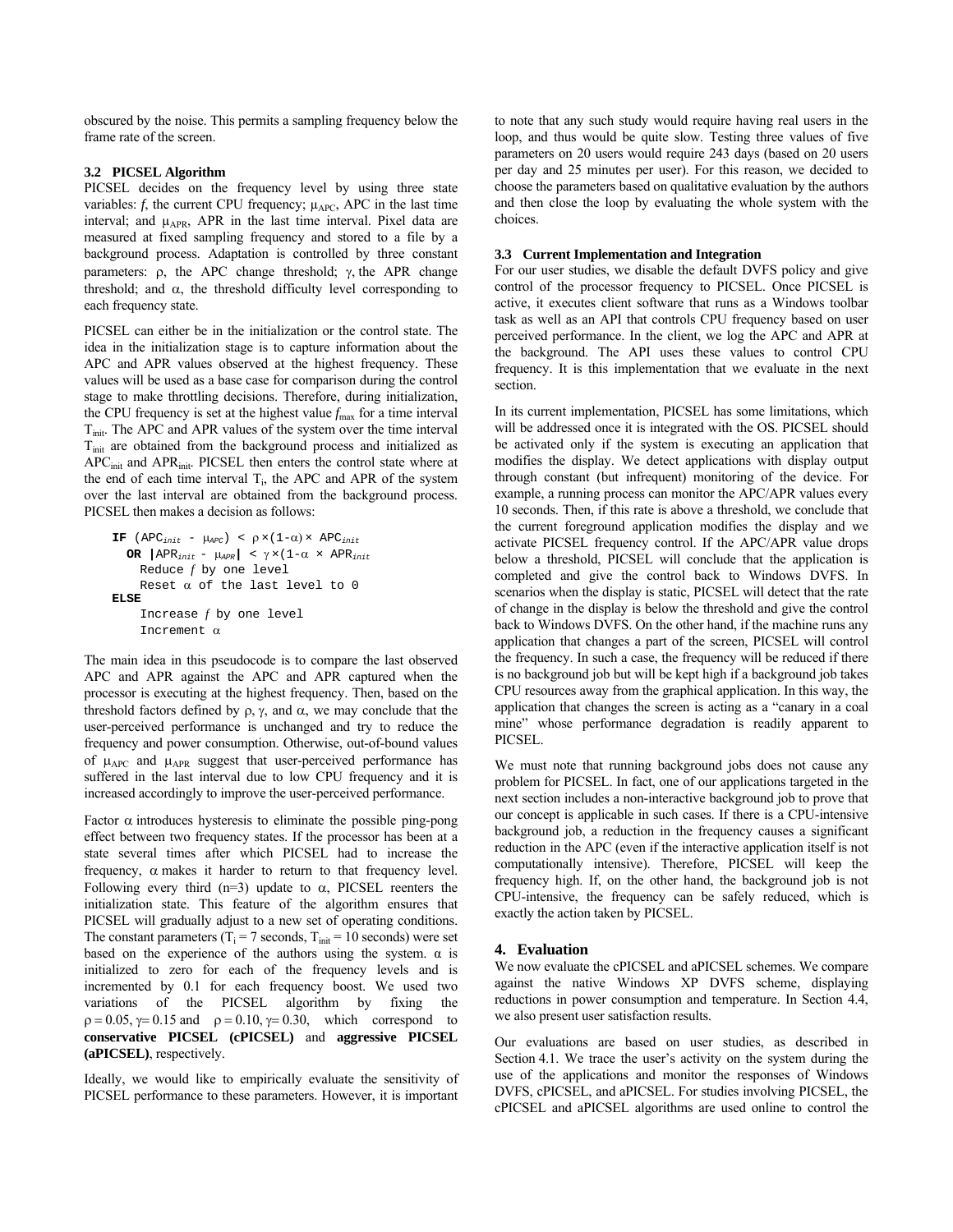clock frequency in response to APC and APR values. In the rest of this section, we first describe a user study of PICSEL that provides both independent results and traces for later use. Next, we present dynamic CPU power consumption estimates, system power measurements, and temperature measurements.

PICSEL estimates user-perceived performance via APC and APR values and customizes processor frequency to the individual user. This typically leads to significant power savings compared to existing dynamic frequency schemes that rely only on CPU utilization as feedback. The frame buffer readings and the corresponding calculations for measuring user-perceived performance are infrequent, and impose less than 2% computational overhead. We must note that PICSEL performs APC and APR readings during user studies, hence all the results presented for PICSEL (including power and user satisfaction) include this overhead and its potential impact on user satisfaction. A more efficient, GPU-based implementation could be used to further reduce this overhead.

# <span id="page-4-0"></span>**4.1 Experimental Setup**

Our experiments were done using an IBM Thinkpad T43p with a 2.13 GHz Pentium M-770 CPU and 1 GB memory running Microsoft Windows XP Professional SP2. The Pentium M uses the second generation of Intel's SpeedStep technology, in which six CPU frequency-voltage operating points are available.

Our base case for comparison, the Windows XP Adaptive scheme, is Microsoft's adaptive DVFS scheme for portables/laptops. Adaptive DVFS uses all of the frequency states in the Intel Speedstep technology. Performance needs are measured from heuristics "such as processor utilization, current battery level, use of processor idle states, and inrush current events" [\[17\].](#page-9-2) In our experimental setup, we ran the computer off AC power, the processor was always active, and we ran trials close enough together to prevent hard disk timeout in order to minimize inrush current events. This leaves processor utilization as the main input to the adaptive DVFS, which makes decisions according to the following algorithm. This evaluates either when in the idle loop or after 300 ms have passed since the last evaluation, whichever comes first.

```
IF 150 ms have passed since the last 
       frequency state adjustment 
 AND Performance has increased by 20% 
       since the last evaluation 
    Increase f by one level within the next 10 
    ms 
IF 500 ms have passed since the last 
       frequency state adjustment 
 AND Performance has decreased by 30% 
       since the last evaluation 
 AND A decrease of frequency state by 
       one operating point will remain 
       above 50% of the maximum 
       frequency state 
    Decrease f by one level within the next 10 
    ms
```
In all our studies, we make use of three application tasks, some of which are CPU intensive and some of which frequently block while waiting for user input:

1. Watching a 3D Shockwave animation using the Microsoft Internet Explorer web browser. The animation was stored

locally. Shockwave options were configured so that rendering was done entirely in software on the CPU.

- 2. Playing the FIFA 2005 Soccer game. FIFA 2005 is a popular sports game. The game was stored locally. There were no constraints on user gameplay.
- 3. Watching an HD quality movie trailer in Windows Media Player (WMP) while decoding another MPEG movie clip in the background. Both clips were stored locally and decoding was done in software on the CPU.

We conducted a study with twenty users to evaluate PICSEL. We developed a user pool by advertising our studies within Northwestern University. Some participating users were computer science, computer engineering, or electrical engineering students and others were less experienced with computer use. The studies were double-blind and randomized (i.e., the order of schemes during the tests were randomized to eliminate any possible effect of "firsttime" execution impact). The studies included intervention by proctors between trials. Each user evaluation lasted about thirty minutes, and consisted of the user doing the following:

- Filling out a questionnaire that asked the user to rate his or her level of experience in the use of PCs, Windows XP, DVD video, 3D animation, and FIFA 2005 from among the following set: "Power User", "Typical User", or "Beginner".
- Listening to an explanation of how to play FIFA 2005 and how to rate his or her satisfaction with each application instance.
- Watching the 3D Shockwave animation three times using cPICSEL, aPICSEL, and Windows DVFS (2 minutes each).
- Playing FIFA 2005 three times using cPICSEL, aPICSEL, and Windows DVFS (3.5 minutes each).
- Watching the movie trailer three times using cPICSEL. aPICSEL, and Windows DVFS (2 minutes each).
- After each application, the users were instructed to assign one of five levels of satisfaction to their experiences with the system performance for each instance of an application. The users were not asked to rank the instances against each other.

# **4.2 Frequency Results**

[Figure 3](#page-5-0) illustrates the performance of the two algorithms for three applications in our study. Each graph shows the CPU frequency for a randomly selected user as a function of time. Notice that in all the applications both versions of PICSEL reduced processor frequency more than the Windows DVFS policy. The amount of frequency reduction varies across applications. PICSEL is most effective for the 3D animation application. As illustrated in Figure 2, this has the least variation in APC and APR values at lower frequencies. As a result, PICSEL was able to greatly reduce the CPU frequency without affecting user-perceived performance. Similar results were observed for the video application. For the game, we observe less processor throttling. This is also expected as the APC values in [Figure 1](#page-1-0) degrade very quickly for the game and PICSEL can throttle down the frequency to lower frequency states in few cases. Overall, these results show that PICSEL reduces frequency compared to Windows DVFS while maintaining user satisfaction. In Section [4.4,](#page-7-0) we also analyze user satisfaction with the default Windows DVFS and PICSEL algorithms and show that the user satisfaction is not adversely affected for any of our target applications.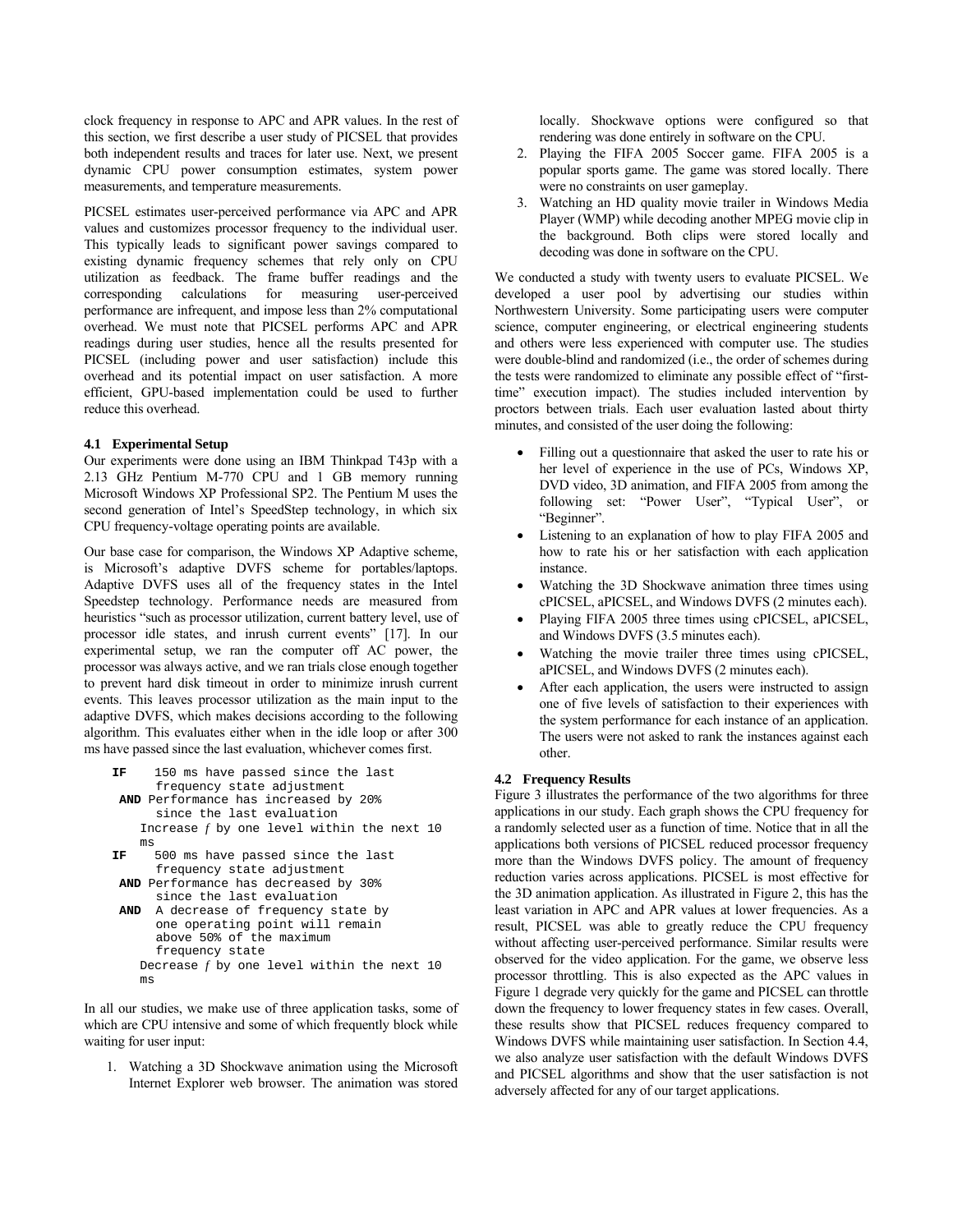

Figure 3. Frequency vs. time for three user trials

## <span id="page-5-0"></span>**4.3 Power Measurements**

<span id="page-5-2"></span>To analyze the effect of cPICSEL and aPICSEL on the power consumption of the system, we logged the frequency over time during the user studies described in the previous section. We then combine this frequency information with the offline profile to derive power savings for cPICSEL, aPICSEL, and the default Windows XP DVFS policy. In Section [4.3.1](#page-5-1) we present the CPU dynamic power savings and in Section [4.3.2](#page-6-0) we present the total system power savings. Section [4.3.3](#page-6-1) presents the changes in the operating temperatures.

# <span id="page-5-1"></span>*4.3.1 CPU Dynamic Power Reduction*

The dynamic power consumption of a processor is directly related to its frequency and supply voltage and can be expressed using the formula  $P = V^2CF$ , which states that power is equal to the product of voltage squared, capacitance, and frequency. By using the frequency traces and the nominal voltage levels on our target processor [\[9\]](#page-9-3), we calculated the relative dynamic power consumption. [Figure 4](#page-5-2) presents the CPU dynamic power reduction

achieved by the PICSEL algorithms (cPICSEL and aPICSEL) for individual users. The rightmost bars correspond to the savings averaged across users.



aPICSEL over Windows DVFS

For the 3D Shockwave animation, we see mixed responses from the users, although on average PICSEL reduces power by 21.8%. On average, cPICSEL and aPICSEL independently reduce the power consumption by 15.3% and 28.2%, respectively. aPICSEL performs better as it allows a larger threshold for APC values over each interval. The results show a considerable variation among different users. This can be explained by the fact that the control agent for APC calculation considers a sampling window of roughly 64x51 pixels at the center of the display window. The relative position of the shockwave player while the user watches the 3D animation plays a role in the calculation of APC and APR. It subsequently affects the decision taken by the PICSEL algorithm. Nevertheless,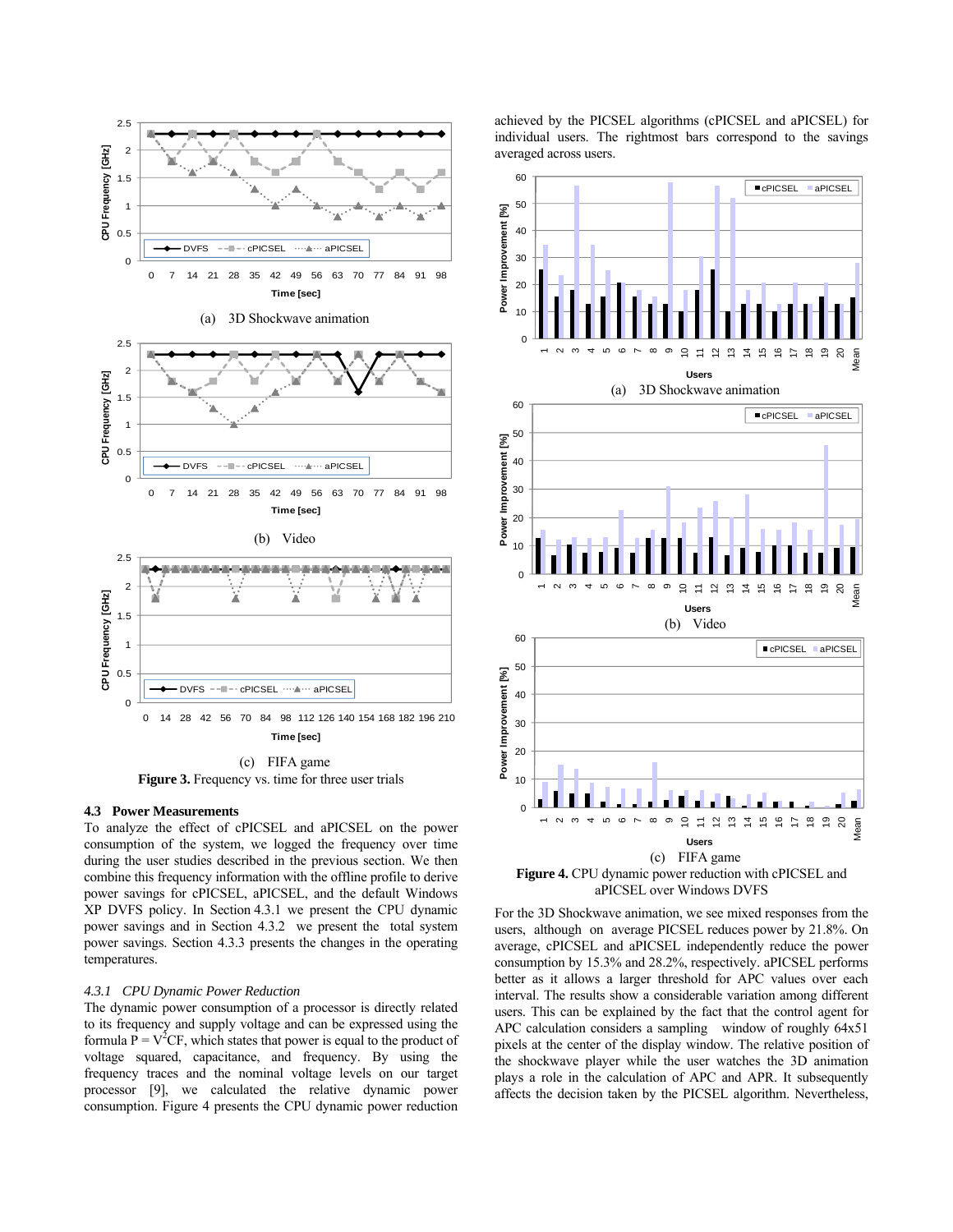as we will show in Section [4.4](#page-7-0), such variations do not have an impact on user satisfaction.

For the Video application, cPICSEL and aPICSEL reduce power consumption by averages of 9.6% and 19.7%, respectively. This suggests that the Video application is less conducive to frequency throttling than the Shockwave application. User 19 is the only

<span id="page-6-0"></span>

<span id="page-6-2"></span><span id="page-6-1"></span>exception where aPICSEL results in a power savings of 45.8%, greater than those for the Shockwave application. For the FIFA game, the average power improvements of 2.6% for cPICSEL and 6.7% for aPICSEL were lower than Video and Shockwave applications, suggesting that the FIFA game was the least conducive to frequency throttling. Note that PICSEL does not reduce the frequency for all the users while they play the FIFA game. For example, cPICSEL does not reduce the frequency for user 19. Similarly, aPICSEL does not reduce the frequency for user 17. This is understandable since the game application has the most steeply sloped APC curve ([Figure 1](#page-1-0)), meaning a change in frequency will have a larger effect on the game's displayed output than on the other applications' displayed output.

For all three applications, we see that in all cases cPICSEL and aPICSEL lead to power savings compared to Windows DVFS. On average, aPICSEL reduces the dynamic power consumption by 18.2% for all three applications. cPICSEL results in a 9.1% power reduction aggregated over three applications and 20 users.

## *4.3.2 System power measurement*

To further measure the impact of our techniques, we replayed the traces from the user studies described in Section 4.3.1 on the laptop. The laptop was connected to a National Instruments 6034E data acquisition board attached to the PCI bus of a host workstation, which permitted us to measure the power consumption of the entire laptop (including other power consuming components such as memory, screen, hard disk, etc.). The sampling rate was set to 10 Hz. Each of the user studies was replayed five times to average out any variation across trials. [Figure 5](#page-6-2) presents the system-level power savings of cPICSEL and aPICSEL relative to Windows DVFS. In general, the reduction in system-level power consumption is similar to the estimated processor dynamic power savings. cPICSEL and aPICSEL reduce power consumption by 16.8% and 25.7% on average for the 3D Shockwave animation, by 8.0% and 14.5% on average for the Video application, and by 2.6% and 6.2% on average for the FIFA game, respectively. On average, aPICSEL reduces system-level power consumption by 12.1%, aggregated over 20 users and three applications. cPICSEL reduces the systemlevel power consumption by 7.1%.

We must note that the dynamic CPU power savings presented in the previous section and the system-level power savings presented in this section cannot be directly compared because the previous section reports the dynamic power consumption of the CPU. This section, on the other hand, reports the measured power consumption of the laptop (which includes leakage power of the CPU as well as all the power consumption of other components in the laptop including memory, screen, hard disk, etc.). However, some conclusions can be drawn from the data in both sections. Applications that result in high CPU dynamic power consumption tend to also observe high system power savings. Clearly, part of the system power reduction comes from the decrease in the CPU dynamic power consumption. Leakage is also reduced due to the decrease in voltage and the decrease in temperature resulting from reduced dynamic power consumption.

## *4.3.3 Changes in Peak Temperature*

We used CPUCool [\[18\]](#page-9-4), a Windows-based tool that logs temperatures at processor cores, to measure CPU temperature in the system. [Figure 6](#page-7-1) shows the reductions in peak temperatures of the system when using the cPICSEL and aPICSEL schemes. In all cases, the cPICSEL and aPICSEL schemes lower the temperature compared to the Windows native DVFS scheme due to the power reductions we have reported in the previous sections. The maximum temperature reduction of 16°C is seen in the case of the aPICSEL scheme used for the Shockwave application. On average, for all three applications, cPICSEL and aPICSEL reduce the peak temperature of the system by 1.7°C and 4.3°C, respectively, aggregated over all 20 users.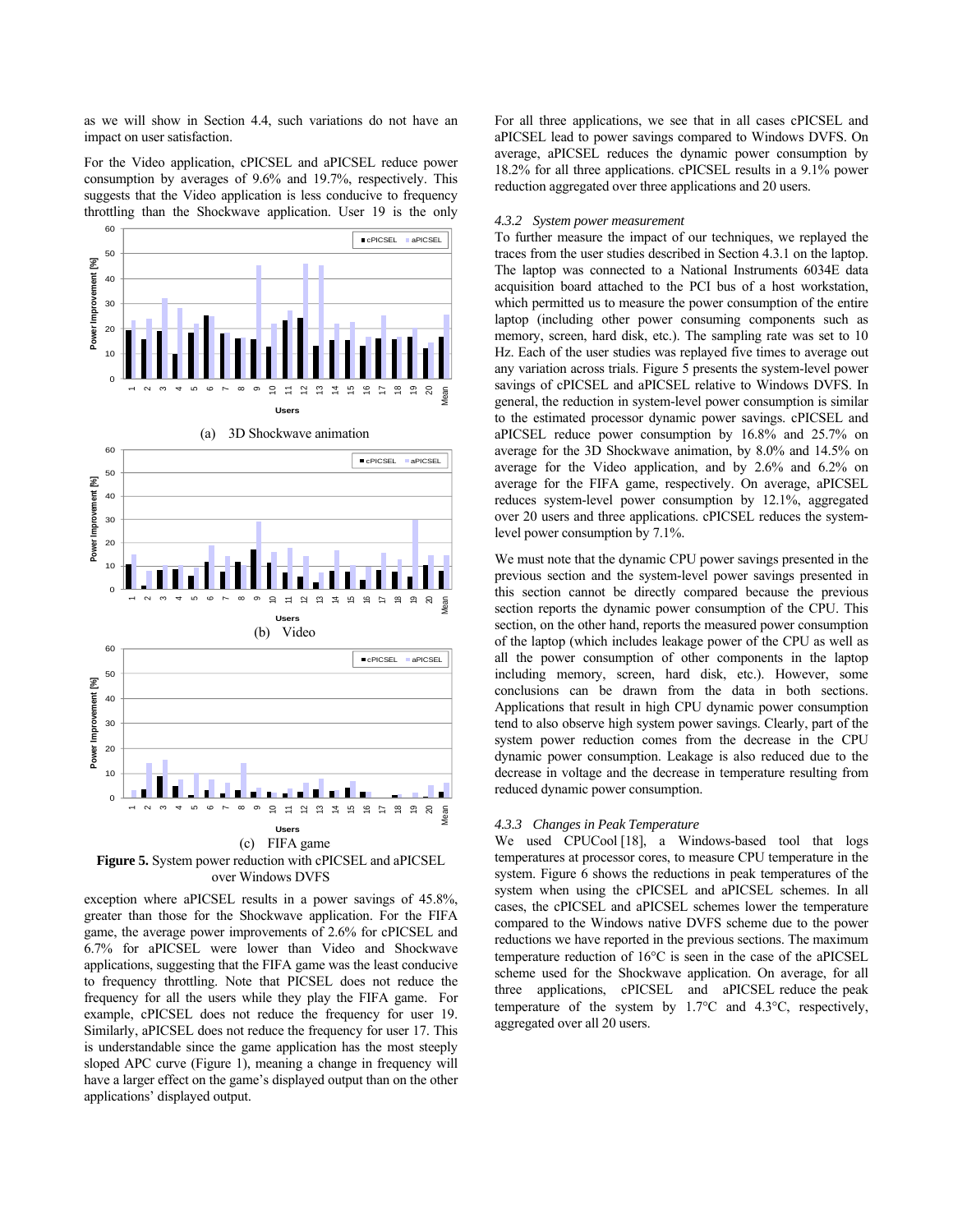

#### <span id="page-7-1"></span><span id="page-7-0"></span>**4.4 User Satisfaction**

<span id="page-7-2"></span>We now discuss the satisfaction levels with the Windows DVFS and PICSEL algorithms for three applications as reported by individual users. During the user study, each participant was asked to give a satisfaction level from 1 to 5 (5 being the most satisfactory performance) for each application. [Figure 7](#page-7-2) illustrates the ranks awarded by each user. Compared to Windows DVFS, cPICSEL results in slightly better satisfaction levels for all three applications aggregated over 20 users. The student t-test analysis of the results reveals that the difference is not due to chance with 90% confidence. aPICSEL and Windows DVFS provide the same satisfaction (a student t-test analysis identifies the two means to be identical with over 99% confidence). On average, aPICSEL is rated highest for the game application (3.8) where it results in the least power reduction. For the Shockwave application, maximum power reduction for the aPICSEL scheme caused it to have the lowest average user satisfaction score (3.5).



**Users**

(b) Video



**Figure 7.** User ranking distribution

We noticed cPICSEL was ranked higher than Windows DVFS although Windows DVFS runs the system at higher frequencies. The only time Windows DVFS will throttle the frequency below what CPU utilization would prescribe is in the case of the temperature crossing a thermal trip point [\[17\],](#page-9-2) and this led to the hypothesis that user dissatisfaction caused by thermal emergencies was the main reason for the decreased user satisfaction with Windows DVFS. We ran an experiment in which FIFA 2005 was played under Windows DVFS until the user observed several distinct processor frequency reductions triggered by thermal emergencies. The results of this experiment are shown in [Figure 8](#page-8-0).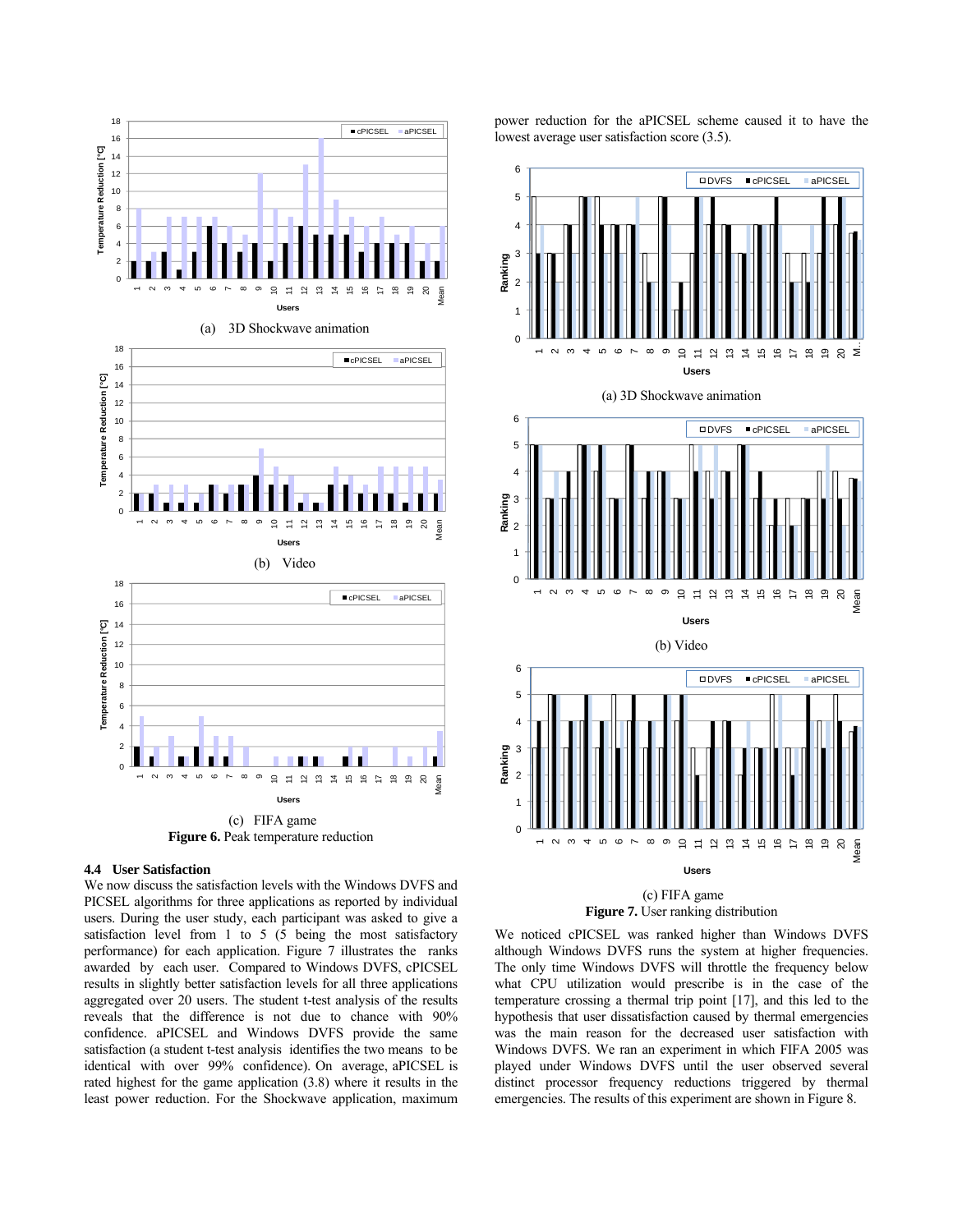This figure shows processor temperature and frequency when FIFA 2005 is played until it triggers a thermal emergency (about 16 minutes after starting the game). At that point, the frequency is reduced to the lowest value. This causes a perceivable slowdown in game play and lower instruction throughput. Windows DVFS continues to operate even though it has been over-ridden by the processor, and lowers its frequency to match the lower instruction throughput. Soon after the processor returns frequency control to Windows DVFS, the frequency is again set to the highest available frequency on the processor. This causes the temperature to rise again quickly, leading to consecutive emergencies.

Both cPICSEL and aPICSEL reduced the occurrence of thermal emergencies. As a result, for processor-intensive applications, PICSEL may deliver better user-perceived performance by reducing the probability of thermal emergencies. The satisfaction results also support this claim: aPICSEL provides the highest satisfaction for the game on average, because for this highly compute-intensive application, aPICSEL allows the highest reduction in temperature, and resulting thermal emergencies.



**Figure 8.** Thermal emergency under Windows DVFS

## <span id="page-8-0"></span>**4.5 Related Work**

Dynamic voltage and frequency scaling (DVFS) is an effective technique for microprocessor energy and power control for most modern processors [\[9\]](#page-9-3), [\[1\].](#page-9-5) Energy efficiency has been a major concern for mobile computers. Gurun and Krintz [\[13\]](#page-9-6) have proposed a new model for estimating energy consumption using hardware and software counters. Fei, Zhong, and Jha [\[6\]](#page-9-7) proposed an energy aware dynamic software management framework that improves battery utilization for mobile computers. However, this technique is only applicable to highly-adaptive mobile applications. Researchers have proposed algorithms based on workload decomposition [\[2\],](#page-9-8) but these tend to provide power improvements only for memory-bound applications. Wu et al. [\[22\]](#page-9-9) presented a design framework of a run-time DVFS optimizer in a general dynamic compilation system. The Razor [\[5\]](#page-9-10) architecture dynamically finds the minimal reliable voltage level. Dhar, Maksimovic, and Kranzen [\[4\]](#page-9-11) proposed adaptive voltage scaling that uses a closed-loop controller targeted towards standard-cell ASICs. Intel Foxton technology [\[20\]](#page-9-12) provides a mechanism for certain Intel Itanium 2 processors to adjust core frequency during operation to boost application performance. However, unlike PICSEL it does not perform any dynamic voltage setting. To the best of our knowledge, no previous DVFS techniques consider userperceived performance.

Other DVFS algorithms use task information, such as response times in interactive applications [\[15\]](#page-9-13) and [\[24\]](#page-9-14) as a proxy for the user. Vertigo [\[7\]](#page-9-15) monitors application messages and could be used to perform the optimizations implemented in our study. However, compared to Vertigo, our approach uses a much easier metric/framework. Xu, Moss, and Melhem proposed novel schemes [\[23\]](#page-9-16) to minimize energy consumption in certain real-time embedded systems. However, they try to adapt to the variability of the workload rather than to the users. Gupta, Lin, and Dinda [\[11\]](#page-9-17) studied user satisfaction with resource borrowing and noted a high variation in user tolerance for any given level of system resources in desktop computing applications. Lin and Dinda [\[14\]](#page-9-18) developed a CPU scheduling system that used direct user feedback to exploit this variation. Mallik, Lin, Memik, Dinda, and Dick [\[16\]](#page-9-19) showed that this variation also exists for power management, and presented a successful power management approach based on direct user feedback.

Ranganathan, Geelhoed, Manahan, and Nicholas [\[19\]](#page-9-20) explored using OS-level knowledge about screen content to reduce the power consumption of the screen itself, however no work has been done using knowledge of screen content to control the voltage and frequency of a processor. Gurun and Krintz [\[12\]](#page-9-21) looked at OS-level knowledge of user-generated events to control a DVFS scheme but did not use knowledge of screen content. Our work combines these two approaches and uses detailed screen information to control the CPU's voltage and frequency levels.

A study of user perception of audio/video quality found that the loss of video frames would decrease user satisfaction [\[21\]](#page-9-22). Frame rate also has a significant effect on user satisfaction, with satisfaction increasing logarithmically with the number of frames displayed per second [\[3\].](#page-9-23) Finally, Gulliver and Ghinea found that both video delay and jitter cause a significant reduction in users' perception of the quality of a video [\[10\]](#page-9-1). However, none of these results were used to control processor resources.

# **5. Conclusion**

Any architectural optimization ultimately aims to satisfy the user. Its success or failure rests on the accuracy of its performance metrics as proxies for user satisfaction. In this work, we argue that rather than using metrics that are "close to metal", architectures should optimize for metrics that are "close to flesh". To evaluate such an approach, we have developed a new power management technique: **PICSEL** (**P**erception**-I**nformed **C**PU performance **S**caling to **E**xtend battery **L**ife). This technique reduces CPU power consumption in comparison with existing DVFS techniques. Extensive user studies show that we can reduce system-level power consumption of our target laptop on average by 7.1% for a conservative approach (cPICSEL) and 12.1% for the aggressive version (aPICSEL) compared to the Windows XP DVFS scheme. Furthermore, CPU temperatures can be markedly decreased through the use of our techniques. User studies also revealed that the difference in overall user satisfaction between the more aggressive version of PICSEL and Windows DVFS were statistically insignificant, whereas the conservative version of PICSEL improved the users' overall satisfaction when compared to Windows DVFS.